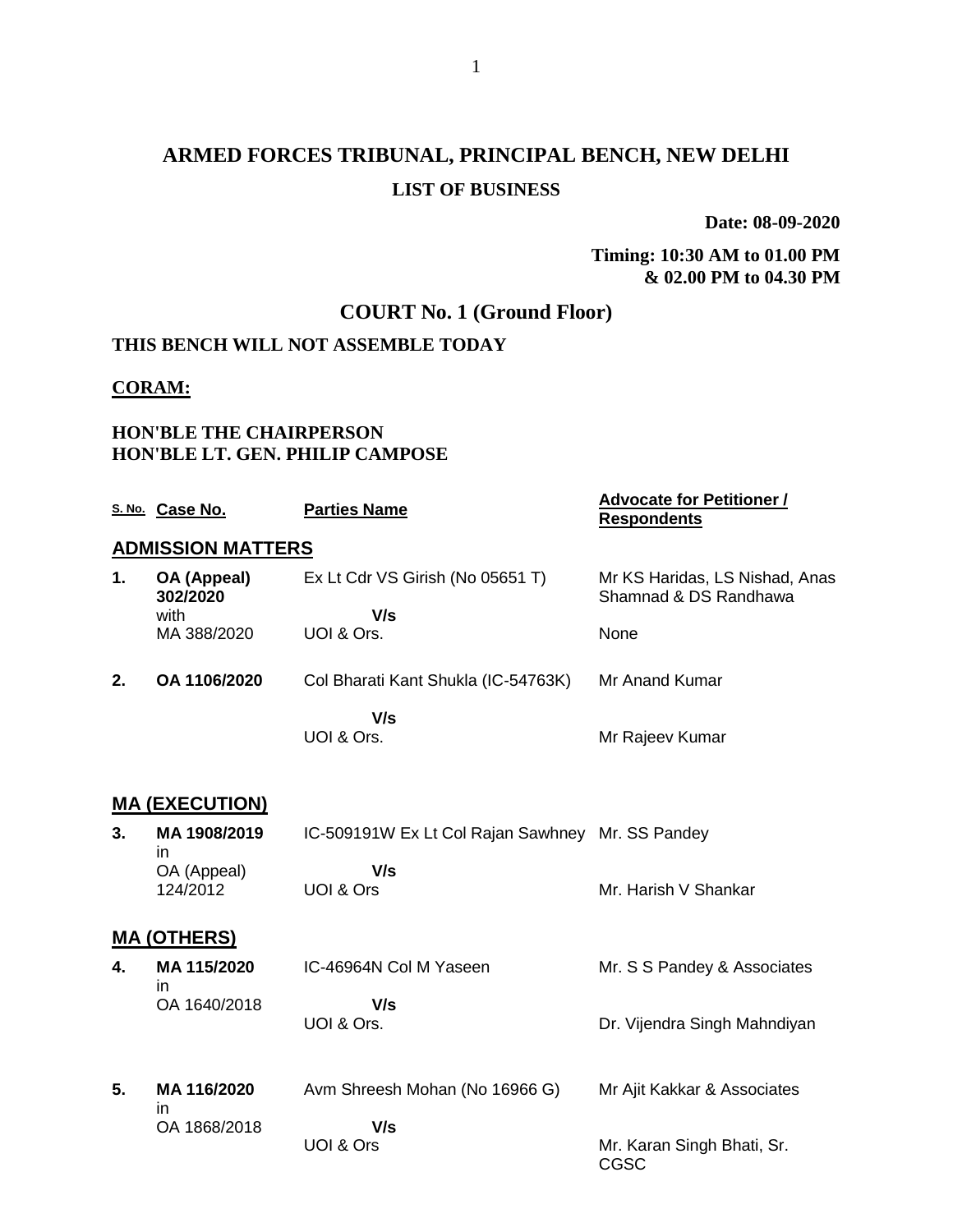| 6.  | MA 118/2020<br>in.<br>OA 1651/2017 | Pardeep Kumar Ex-LA (AH)<br>(No.133410F) | Mr. Ajit Kakkar & Associates           |
|-----|------------------------------------|------------------------------------------|----------------------------------------|
|     |                                    | V/s                                      |                                        |
|     |                                    | UOI & Ors                                | Mr. Harish V Shankar                   |
| 7.  | MA 241/2020<br>in.<br>OA 1619/2017 | Ex Sigman Ranbir Singh (No<br>14210175)  | Mr Pramod Kumar Tiwari                 |
|     |                                    | V/s<br>UOI & Ors                         | Mr. Y P Singh                          |
| 8.  | MA 288/2020                        | Lt Col N Kanwar (NR-18542M)              | Mr. Anil Bakshi                        |
|     | in.<br>OA 1020/2017                | V/s<br>UOI & Ors.                        | None                                   |
| 9.  | MA 309/2020                        | IC-49322K Col RK Singh                   | Mr SS Pandey & Associates              |
|     | ın<br>OA 1339/2018                 | V/s<br>UOI & Ors                         | Mr SD Windlesh                         |
| 10. | MA 348/2020<br>ın<br>OA 1570/2016  | Ex Lt Aditya Singh Yadav (No<br>52486K)  | Mr Sukhjinder Singh                    |
|     |                                    | V/s<br>UOI & Ors                         | Mr. Harish V Shankar                   |
| 11. | MA 372/2020<br>ın                  | Col Ashish Singh (IC 53160F)             | Mr Indra Sen Singh & Abhishek<br>Singh |
|     | OA 2034/2018                       | V/s<br>UOI & Ors                         | None                                   |
| 12. | MA 373/2020<br>ın                  | Lt Col D Y Sharma (IC 54059 N)           | Mr Indra Sen Singh & Abhishek<br>Singh |
|     | OA 170/2017                        | V/s<br>UOI & Ors                         | Dr. Vijendra Singh Mahndiyan           |
| 13. | MA 374/2020<br>ın                  | IC 76204A Capt Rupak Das                 | Mr. S M Dalal                          |
|     | OA 1452/2018                       | V/s<br>UOI & Ors                         | Mr Karan Singh Bhati                   |
|     | <b>PLEADINGS NOT COMPLETE</b>      |                                          |                                        |
| 14. | OA 2342/2019                       | AVM P Subhash Babu (17908-K)             | Mr. Ankur Chhibber                     |
|     | with<br>MA 894/2020                | V/s                                      |                                        |

Mr Neeraj Sr, GSSC

UOI & Ors.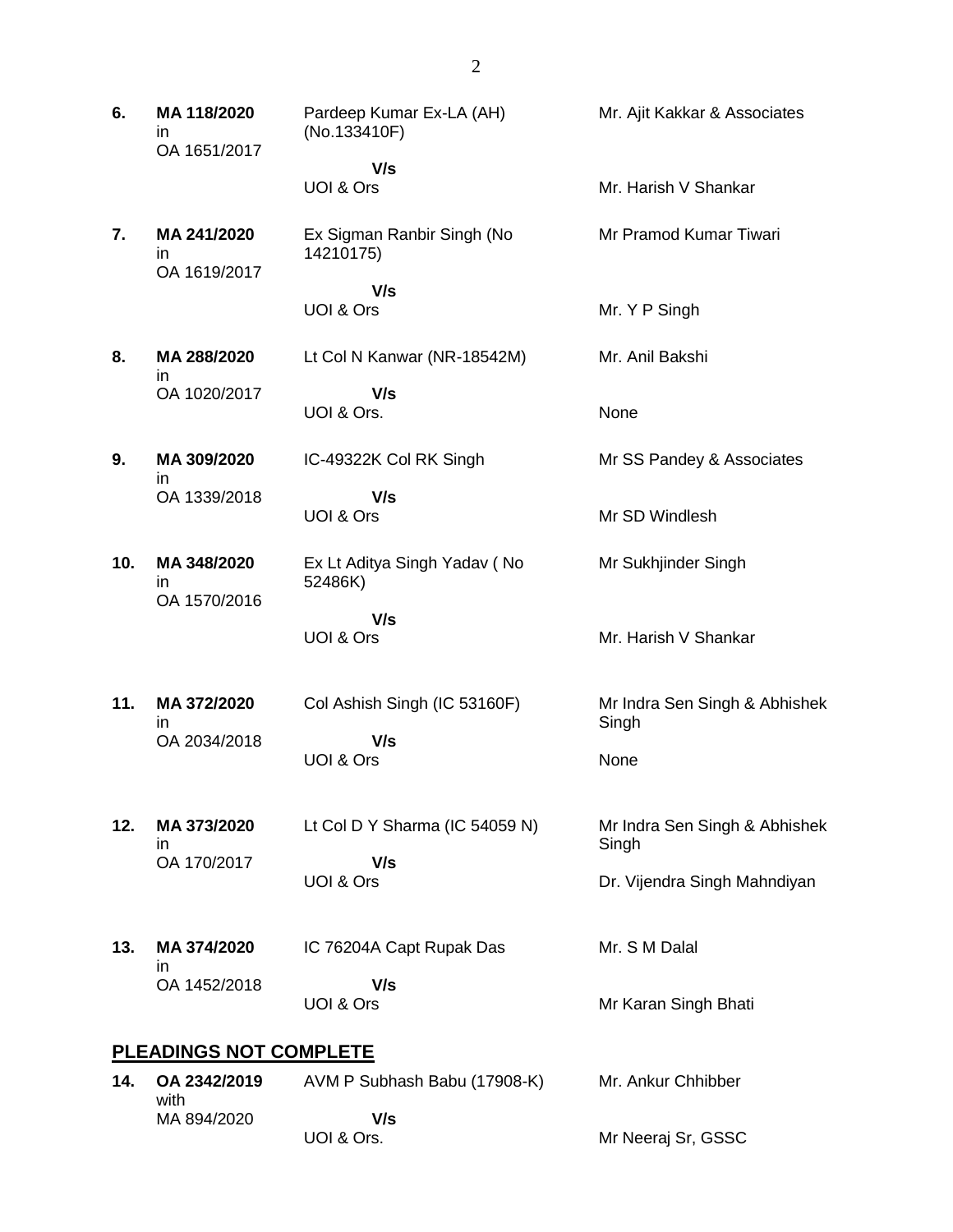| 15. | OA 496/2020                        | JC-382629N Sub Devendra Giri             | Mr. Durgesh Kumar Sharma |
|-----|------------------------------------|------------------------------------------|--------------------------|
|     |                                    | V/s<br>UOI & Ors.                        | Mr. Shyam Narayan        |
| 16. | OA 698/2020<br>with<br>MA 826/2020 | JC 338767P Ex Sub Maj Subhash<br>Chand   | Mr Virender Singh Kadian |
|     |                                    | V/s<br>UOI & Ors.                        | Mr. V Pattabhi Ram       |
| 17. | OA 713/2020<br>with<br>MA 847/2020 | Ex Sep More Rahul Mahadev<br>(15237919W) | Ms. Archana Ramesh       |
|     |                                    | V/s<br>UOI & Ors.                        | Mr Ashok Chaitanya       |
| 18. | OA 716/2020                        | Sep Maiyoor Singh (14863462Y)            | Mr. Ajit Kakkar          |
|     |                                    | V/s<br>UOI & Ors.                        | Mr Prabodh Kumar         |

# **PLEADINGS COMPLETE**

## **DATES WILL BE GIVEN BY THE TRIBUNAL OFFICER - ORDERS WILL BE UPLOADED ON THE WEBSITE**

| 19.         | OA 233/2014 | Hav Binod Kumar Kanwar | Ms. Archana Ramesh |
|-------------|-------------|------------------------|--------------------|
|             |             | V/s<br>UOI & Ors.      | Mr KK Tyagi        |
| <b>WITH</b> |             |                        |                    |
| 20.         | OA 234/2014 | Hav K Natrajan         | Ms. Archana Ramesh |
|             |             | V/s<br>UOI & Ors.      | Mr KK Tyagi        |
| <b>WITH</b> |             |                        |                    |
| 21.         | OA 235/2014 | Hav SH Viswanathan     | Ms. Archana Ramesh |
|             |             | V/s<br>UOI & Ors.      | Mr KK Tyagi        |
| <b>WITH</b> |             |                        |                    |
| 22.         | OA 385/2013 | Hav Md Yaseen          | Mr SS Pandey       |
|             |             | V/s<br>UOI & Ors.      | Mr SD Windlesh     |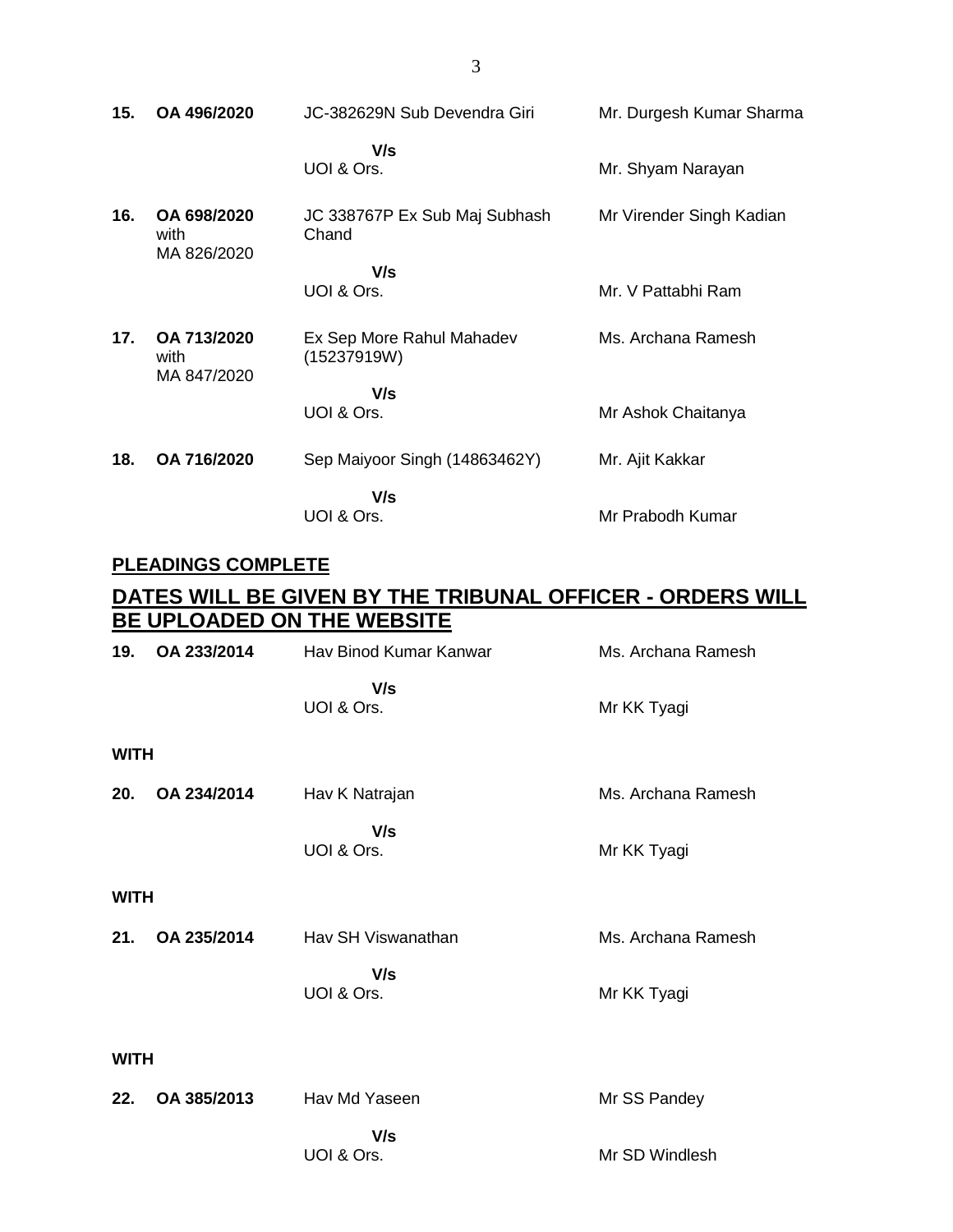| 23. | OA 2028/2017 | Lt Col Sanjeet S Sahai (IC-52679N)                           | Mr. Lalit Kumar                           |
|-----|--------------|--------------------------------------------------------------|-------------------------------------------|
|     |              | V/s<br>UOI & Ors.                                            | None                                      |
| 24. | OA 523/2019  | JC-702869N Nb Sub Lalit Mohan<br><b>Butola</b>               | Mr. Udit Chaturvedi                       |
|     |              | V/s<br>UOI & Ors.                                            | Mr. K K Tyagi                             |
| 25. | OA 1532/2019 | No 9101012K Ex Sep Minder Singh                              | Mr. Janak Raj Rana & Mr. IS<br>Yadav      |
|     |              | V/s<br>UOI & Ors.                                            | Mr. Karan Singh Bhati, Sr CGSC            |
| 26. | OA 2314/2019 | Sep Surendra Kumar Dubey (No<br>15111402 Y)                  | Mr Virender Singh Kadian                  |
|     |              | V/s<br>UOI & Ors.                                            | Mr. Karan Singh Bhati, Sr.<br><b>CGSC</b> |
| 27. | OA 14/2020   | No 4192357F Sep(/DSC GD) Virendra Mr Manoj Kr Gupta<br>Singh |                                           |
|     |              | V/s<br>UOI & Ors.                                            | Mr. S D Windlesh                          |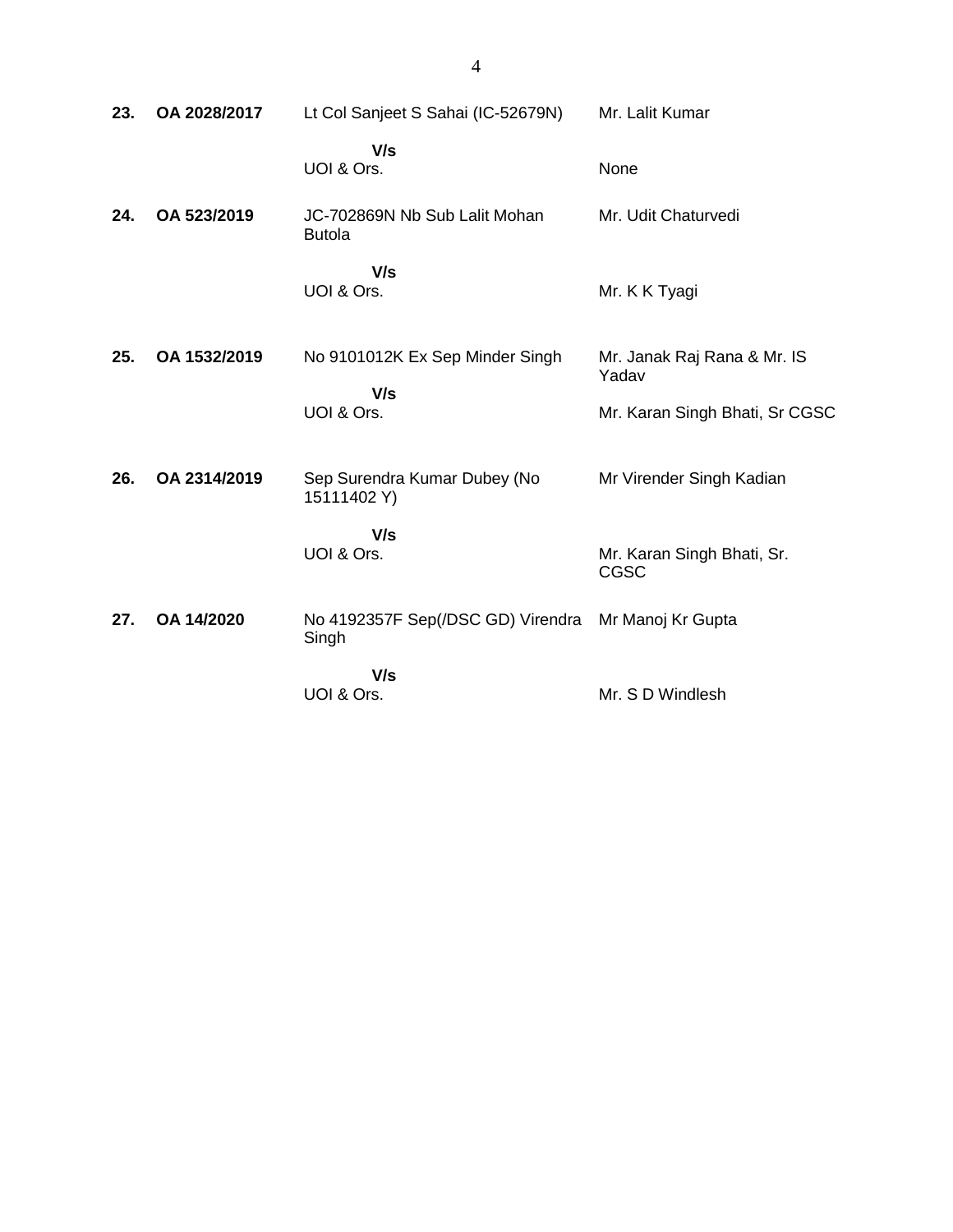# **ARMED FORCES TRIBUNAL, PRINCIPAL BENCH, NEW DELHI LIST OF BUSINESS**

**Date: 08-09-2020**

#### **Timing: 10:30 AM to 01.00 PM & 02.00 PM to 04.30 PM**

## **COURT No. 2 (Ground Floor)**

### **CORAM:**

#### **HON'BLE MS. JUSTICE SUNITA GUPTA HON'BLE AIR MARSHAL B.B.P. SINHA**

|    | S. No. Case No.                    | <b>Parties Name</b>                           | <b>Advocate for Petitioner /</b><br><b>Respondents</b> |
|----|------------------------------------|-----------------------------------------------|--------------------------------------------------------|
|    | <b>ADMISSION MATTERS</b>           |                                               |                                                        |
| 1. | OA 613/2019<br>with<br>MA 663/2020 | Ex Sqn Ldr Vijay Prakash (No 20513<br>R) F(P) | In Person                                              |
|    |                                    | V/s                                           |                                                        |
|    |                                    | UOI & Ors.                                    | Mr. Harish V Shankar                                   |
| 2. | OA 1668/2019                       | IC-42315L Brig Paramjit Singh                 | Ms. Neela Gokhale                                      |
|    |                                    | V/s                                           |                                                        |
|    |                                    | UOI & Ors.                                    | Mr Karan Singh Bhati, Sr CGSC                          |
| 3. | OA 299/2020                        | Ex EMA-II Dhanesh G (210947-A)                | Mr. Ved Prakash                                        |
|    |                                    |                                               |                                                        |
|    |                                    | V/s<br>UOI & Ors.                             |                                                        |
|    |                                    |                                               | Mr. V Pattabhi Ram                                     |
| 4. | OA 300/2020                        | Ex LME Bhoop Singh (210363-Z)                 | Mr. Ved Prakash                                        |
|    |                                    | V/s                                           |                                                        |
|    |                                    | UOI & Ors.                                    | Mr. Y P Singh                                          |
| 5. | OA 455/2020                        | Ex JWO Siya Ram Prasad (627200-B)             | Mr. Ajit Kakkar & Associates                           |
|    |                                    | V/s                                           |                                                        |
|    |                                    | UOI & Ors.                                    | Mr. Ashok Chaitanya                                    |
|    |                                    |                                               |                                                        |
| 6. | OA 1115/2020                       | Ex Nk/DSC Nek Ram (3987141-F)                 | Mr. U S Maurya                                         |
|    |                                    | V/s                                           |                                                        |
|    |                                    | UOI & Ors.                                    | Mr Rajeev Kumar                                        |
|    |                                    |                                               |                                                        |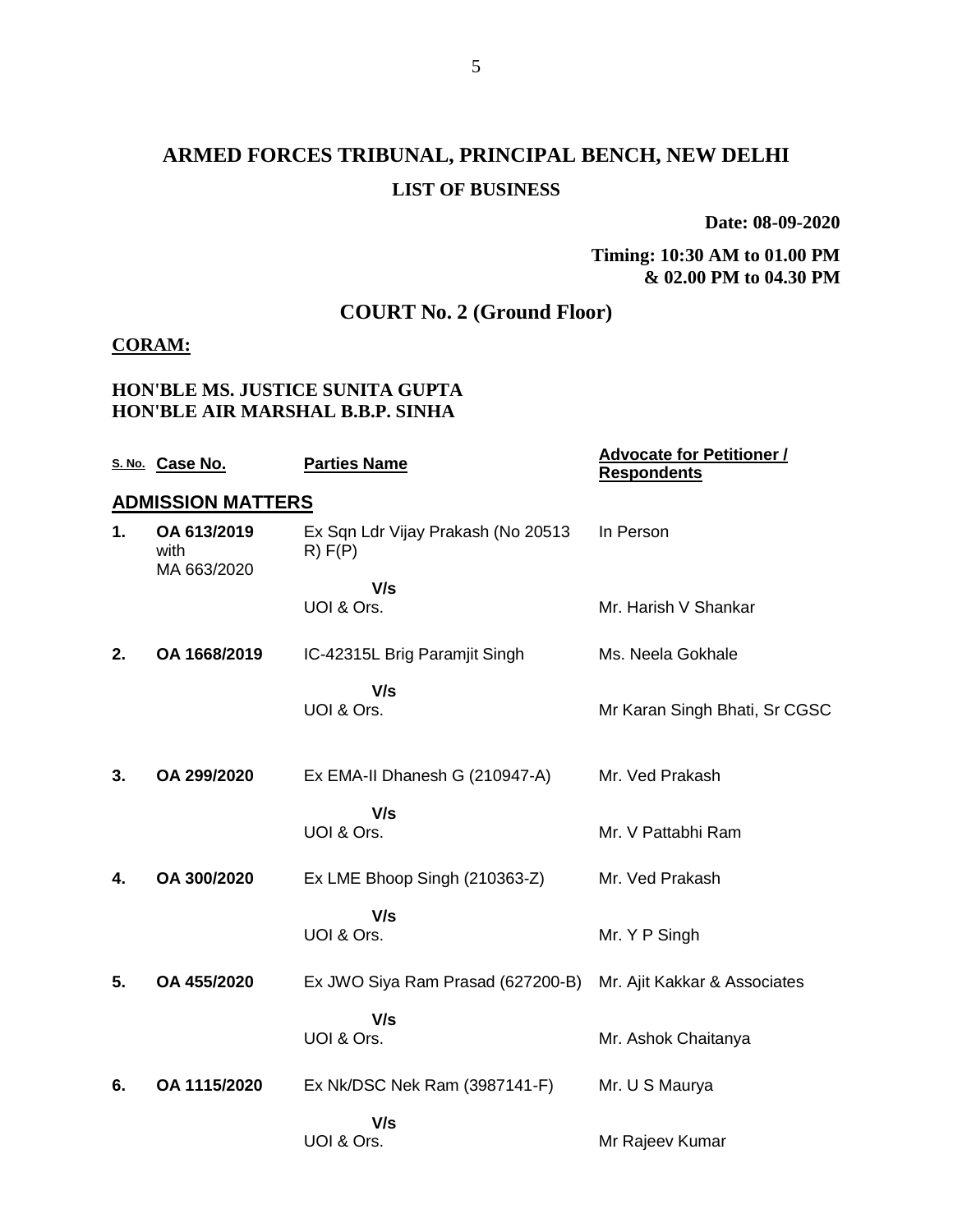| 7.  | OA 1164/2020<br>with                 | Col OP Pharswan (Retd) (IC-46003M)                     | Mr KR Verma                        |
|-----|--------------------------------------|--------------------------------------------------------|------------------------------------|
|     | MA 1339/2020                         | V/s<br>UOI & Ors.                                      | None                               |
| 8.  | OA 1165/2020<br>with<br>MA 1343/2020 | HFO Veera Raghavan Srinivasan<br>(Retd) (No 621018 S)  | Mr Manoj Gupta and AK<br>Chaudhary |
|     |                                      | V/s<br>UOI & Ors.                                      | None                               |
| 9.  | OA 1166/2020                         | Ex Nb Sub Bikrama Sah (JC-<br>670848 F)                | Mr Manoj Kumar Gupta               |
|     |                                      | V/s<br>UOI & Ors.                                      | None                               |
| 10. | OA 1167/2020<br>with<br>MA 1348/2020 | 1077333H Ex DFR Wazir Singh &<br>Ors.                  | Mr. Virender Singh Kadian          |
|     |                                      | V/s<br>UOI & Ors.                                      | None                               |
| 11. | OA 1168/2020<br>with                 | 782446-L Ex Sgt Amit Tripathi                          | Mr. Virender Singh Kadian          |
|     | MA 1349/2020                         | V/s<br>UOI & Ors.                                      | None                               |
| 12. | OA 1169/2020<br>with<br>MA 1350/2020 | Sgt Awdhesh Prasad Singh(Retd)<br>(No 666052)          | Mr Manoj Kr Gupta                  |
|     |                                      | V/s<br>UOI & Ors.                                      | None                               |
| 13. | OA 1170/2020<br>with<br>MA 1351/2020 | Smt Imtiyaz Moyal W/O Late JWO<br>JS Moyal (No 259213) | Mr Baljeet Singh                   |
|     |                                      | V/s<br>UOI & Ors.                                      | None                               |
| 14. | OA 1171/2020<br>with<br>MA 1352/2020 | Col Karunesh Kumar (Retd) (IC-<br>44459M)              | Mr KR Verma                        |
|     |                                      | V/s<br>UOI & Ors.                                      | None                               |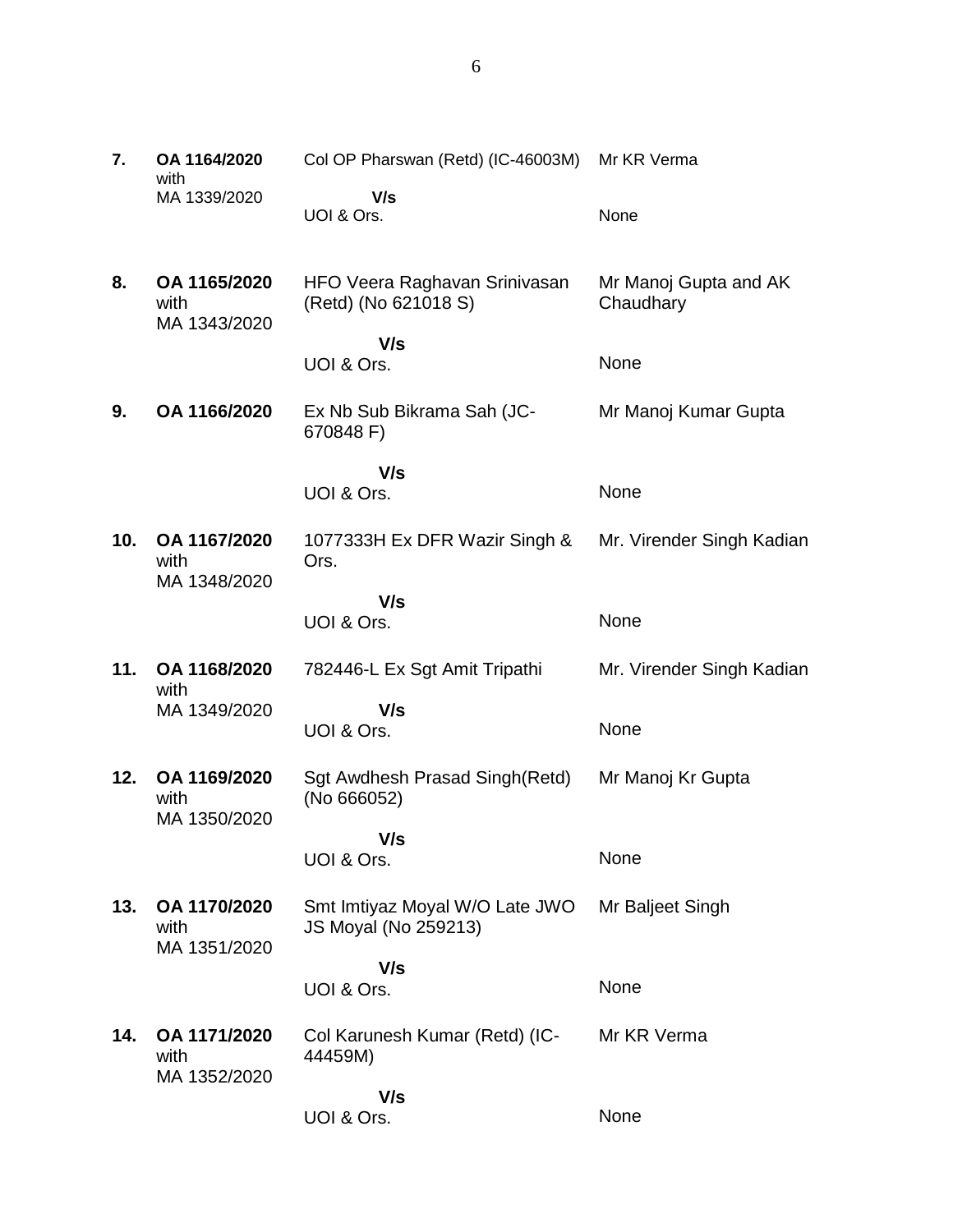| 15.         | OA 1172/2020                       | 15357071-L Ex Sep Hira Prasad<br>Singh               | Mr. Virender Singh Kadian                       |  |  |  |
|-------------|------------------------------------|------------------------------------------------------|-------------------------------------------------|--|--|--|
|             |                                    | V/s<br>UOI & Ors.                                    | None                                            |  |  |  |
| 16.         | OA 1173/2020                       | Wg Cdr Navin Sehrawat (Retd) (No<br>22965)           | Mr Baljeet Singh & Ms.<br>Deepika Sheoran       |  |  |  |
|             |                                    | V/s<br>UOI & Ors.                                    | None                                            |  |  |  |
| 17.         | OA 1174/2020                       | Col Gopal Sharan Sharma (IC-<br>41688M)(Re-employed) | Mr KR Verma                                     |  |  |  |
|             |                                    | V/s<br>UOI & Ors.                                    | None                                            |  |  |  |
|             | <b>MA (EXECUTION)</b>              |                                                      |                                                 |  |  |  |
| 18.         | MA 1664/2018                       | JV Sanctis Ex.ERA II (51586T)                        | Mr. Sukhjinder Singh                            |  |  |  |
|             | in<br>OA 1157/2017                 | V/s<br><b>UOI &amp; ORS</b>                          | Mr. S D Windlesh                                |  |  |  |
| <b>WITH</b> |                                    |                                                      |                                                 |  |  |  |
| 19.         | RA 63/2018<br>with MA              | JV Sanctis Ex.ERA II (51586T)                        | Mr. Sukhjinder Singh                            |  |  |  |
|             | 2042/2018<br>in<br>OA 1157/2017    | V/s<br>UOI & Ors                                     | Mr. S D Windlesh                                |  |  |  |
| 20.         | MA 1057/2020<br>ın                 | Sgt Adapa Veerabhadra Rao (Retd)<br>(No 623491)      | Mr Manoj Kr Gupta                               |  |  |  |
|             | OA 227/2020                        | V/s<br>UOI & Ors.                                    | Mr. Harish V Shankar for R 1-4,<br>None for R-5 |  |  |  |
|             | <u>MA (OTHERS)</u>                 |                                                      |                                                 |  |  |  |
| 21.         | MA 770/2019 &<br>MA 771/2019<br>in | Ex Capt V S Hemlatha (Retd.)<br>V/s                  | Mr. A Karthik                                   |  |  |  |
|             | OA 362/2014                        | UOI & Ors.                                           | Mr. Shyam Narayan                               |  |  |  |
| 22.         | MA 265/2020<br>in                  | IC-44450X Capt CB Nehra (Retd)                       | Mr SM Dalal                                     |  |  |  |
|             | MA 1743/2019<br>in<br>OA 1064/2016 | V/s<br>UOI & Ors                                     | Mr. V S Tomar                                   |  |  |  |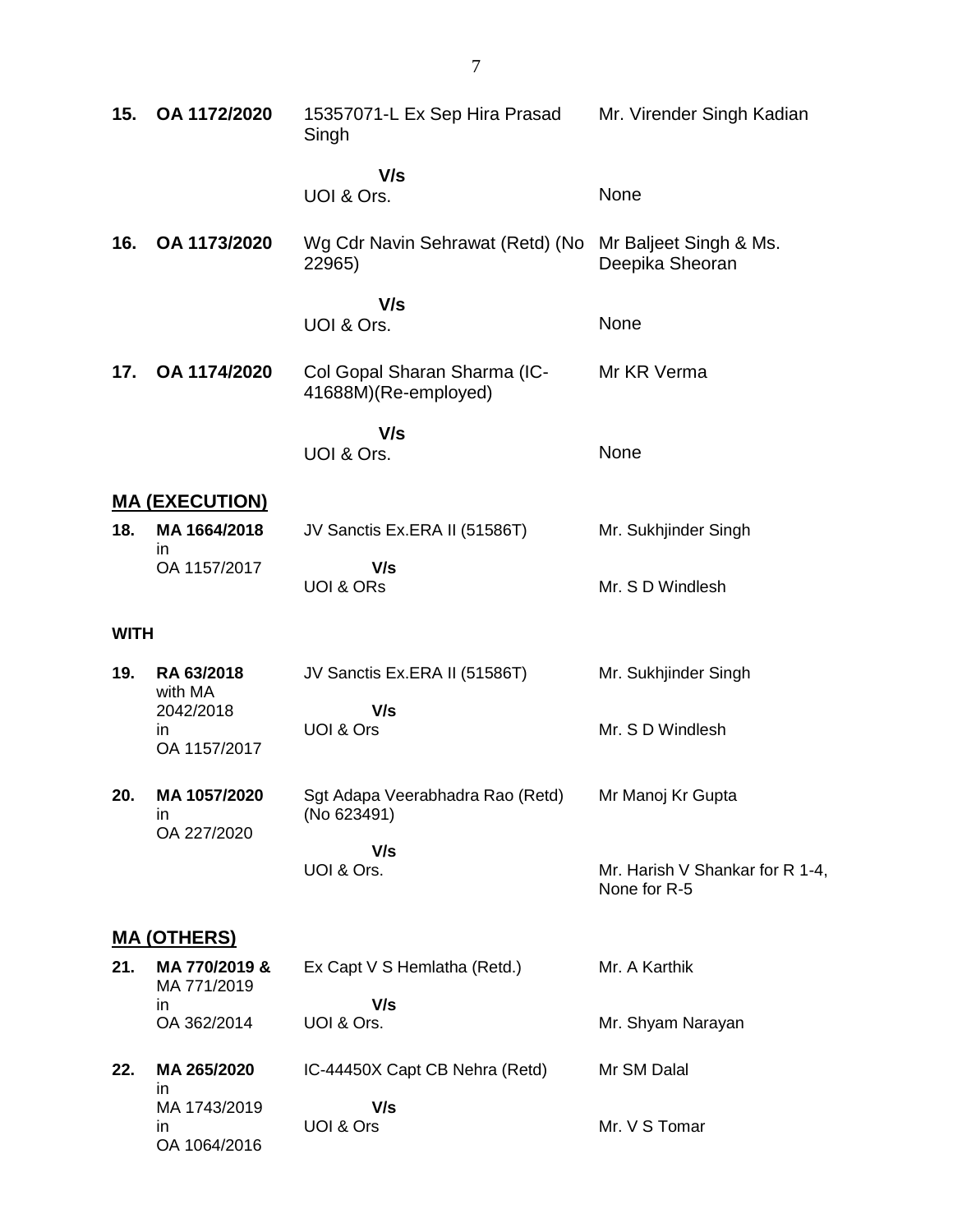| 23.        | MA 1252/2020<br>in<br>OA 1002/2020 | Mrs R Jani W/o Sgt S Sanoj (No<br>909329)                                   | Mr Manoj Kr Gupta                     |
|------------|------------------------------------|-----------------------------------------------------------------------------|---------------------------------------|
|            |                                    | V/s<br>UOI & Ors                                                            | Dr. Vijendra Singh Mahndiyan          |
| 24.        | MA 1342/2020<br><i>in</i>          | UOI & Ors.                                                                  | Mr. J S Yadav                         |
|            | OA 575/2016                        | V/s<br>Ex Sub Bijendra Singh Sirohi                                         | Mr. V S Kadian                        |
| <u>RAs</u> |                                    |                                                                             |                                       |
| 25.        | RA 48/2019<br>with                 | Sep Indrapal Singh (No 3189174K)                                            | Ms Archna Ramesh                      |
|            | MA 1850/2019<br>in<br>OA 231/2015  | V/s<br>UOI & Ors                                                            | None                                  |
|            | <b>PLEADINGS NOT COMPLETE</b>      |                                                                             |                                       |
| 26.        | OA 709/2018                        | Mrs Sushma Sood Wd/o Late IC-12144 Mr. Rajesh Nandal<br>Maj S K Sood (Retd) |                                       |
|            |                                    | V/s<br>UOI & Ors.                                                           | Dr Vijendra Singh Mahndiyan           |
| 27.        | OA 961/2018<br>with                | IC-49685N Col Sanjay Dilwaria (Retd)                                        | Mr. S S Pandey & Associates           |
|            | MA 608/2020                        | V/s<br>UOI & Ors.                                                           | Dr Vijendra Singh Mahendiyan          |
| 28.        | OA 1914/2018                       | Maj K Charanjit Singh (Retd) (IC<br>15749)                                  | Mr SS Pandey & Associates             |
|            |                                    | V/s<br>UOI & Ors.                                                           | Mr. S D Windlesh                      |
| 29.        | OA 1923/2018                       | Lt Col Nagesh P Patankar (Retd) (IC<br>51041M)                              | Mr Aditya Singh Puar                  |
|            |                                    | V/s<br>UOI & Ors.                                                           | Mr. Avdhesh Kumar Singh               |
| 30.        | OA 2213/2019<br>with               | Ex Hav V Kuttappan (6881029)                                                | Ms. Sangeeta Tomar & Mr. G<br>Sanjeev |

MA 3111/2019

 **V/s**

UOI & Ors.

Ms Jyotsna Kaushik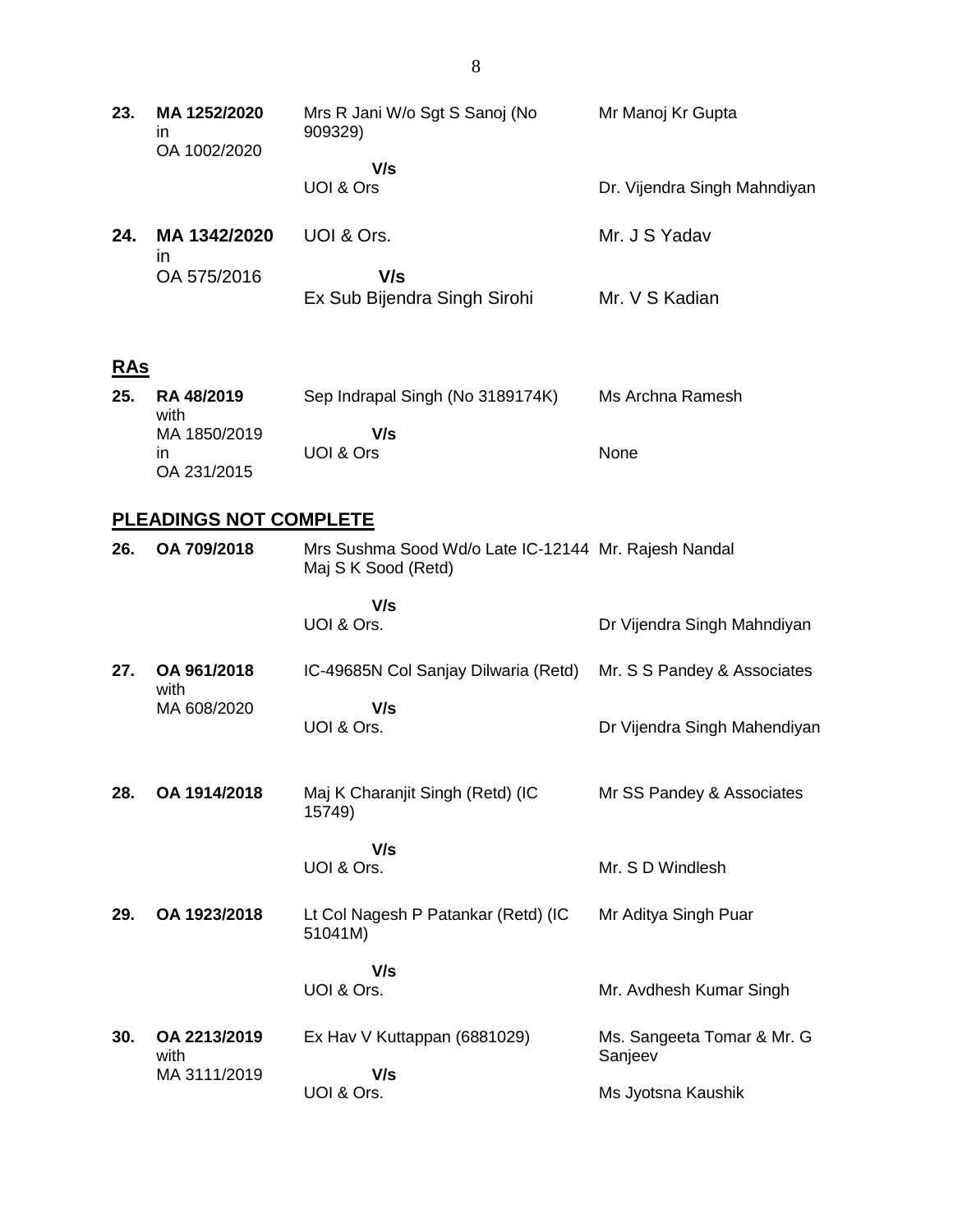#### **PLEADINGS COMPLETE**

#### **DATES WILL BE GIVEN BY THE TRIBUNAL OFFICER - ORDERS WILL BE UPLOADED ON THE WEBSITE 31. TA 427/2010** WP(C) 2401/2008 Ex Corporal B Prasad  **V/s** UOI & Ors. Mr. A K Bakshi Mr Harish V Shankar **32. OA 325/2016** with MA 1970/2018 Lt Col (Retd) S P Bhardwaj (IC-30497X)  **V/s** UOI & Ors. Mr. A K Trivedi Mr YP Singh **33. OA 395/2016** with MA 601/2019 Ex Sub Mohan Singh  **V/s** UOI & Ors. Mr.V S Kadian Ms Jyotsana Kaushik **WITH 34. OA 1156/2017** Ex Sep Bala Dutt  **V/s** UOI & Ors. Mr. S.R. Singh Ms Jyotsana Kaushik **35. OA 403/2016** with MA 256/2016 & 348/2018 Ex Hav Sahib Singh & Ors.  **V/s** UOI & Ors. Mr. V S Kadian Mr KK Tyagi **36. OA 1484/2016** with MA 1113/2016 Nk Surat Singh (Retd)  **V/s** UOI & Ors. Ms. Archana Ramesh Mr YP Singh for R 1-3 & Ms Anjali Vohra for R-4 **37. OA 645/2018** Wg Cdr R Govind (Retd) (15226)  **V/s** UOI & Ors. Mr. SC Malhotra Mr Vijendra Singh Mahndiyan **38. OA 1231/2018** Ms Catherine Mary Verma W/O Late Lt Mr. Davinder Varma & Atha Col RK Verma  **V/s** UOI & Ors. Sagar Varma Mr. J S Rawat for R 1-3 & 5 & None for R-4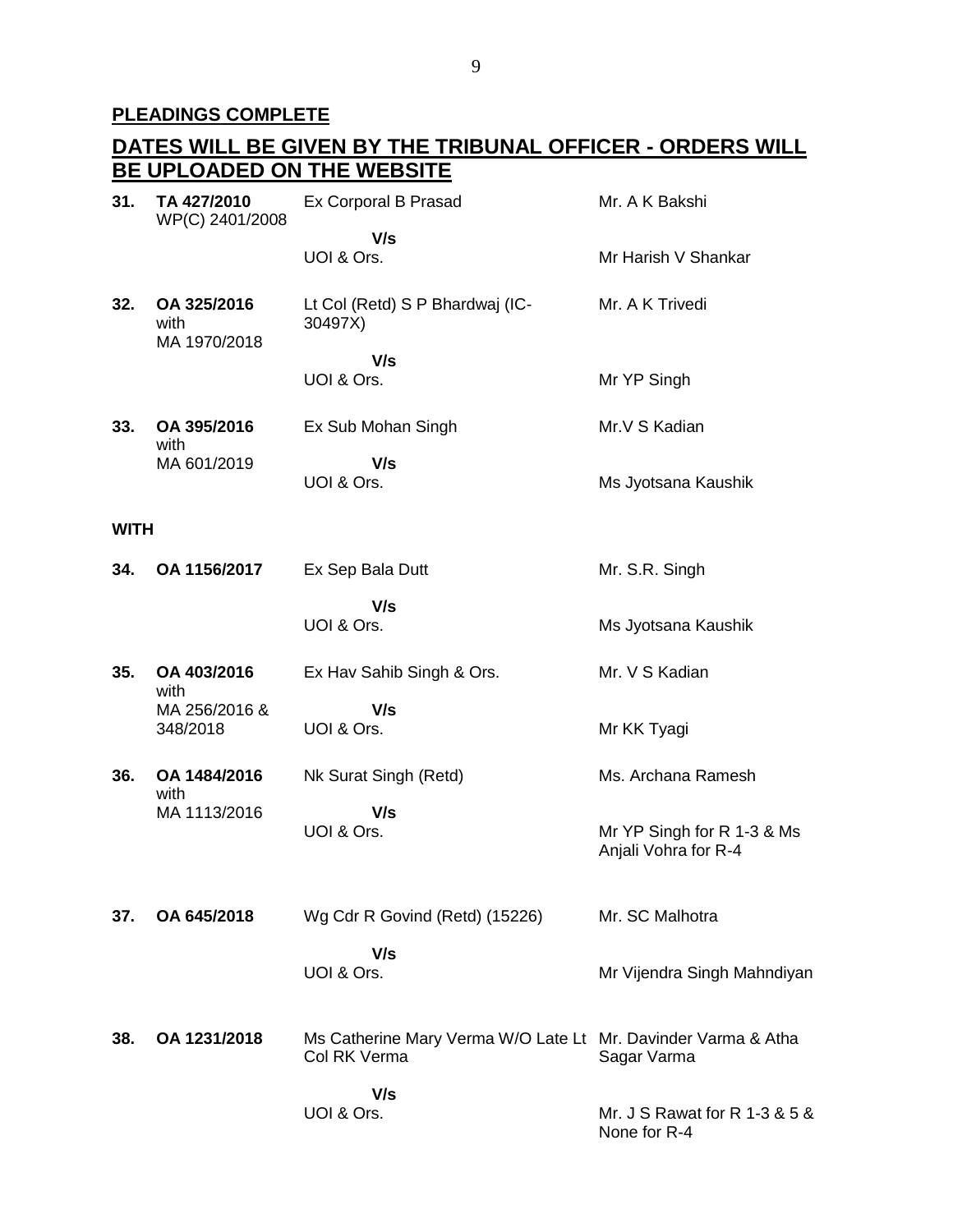| 39. | OA 1326/2018                                | Ex Hav DS Kauntae (No 3171096-P)                  | In Person                                             |
|-----|---------------------------------------------|---------------------------------------------------|-------------------------------------------------------|
|     |                                             | V/s<br>UOI & Ors.                                 | Mr. Shyam Narayan                                     |
| 40. | OA 1732/2018<br>with                        | Smt. Ablesh Sinha                                 | Mr. Pranesh Misra & Ms. Arzu<br>Paul                  |
|     | MA 2444/2019                                | V/s<br>UOI & Ors.                                 | Mr Anil Gautam for R 1-5 & Mr.<br>Ajai Bhalla for R-6 |
| 41. | OA 1886/2018                                | Ex Maj Aviraj Nandan (IC-54046N)                  | Ms Sangeeta Tomar                                     |
|     |                                             | V/s<br>UOI & Ors.                                 | Mr. Harish V Shankar                                  |
| 42. | OA 35/2019<br>with<br>MA 405/2019           | SL-3776Y Col Ombir Singh Dhaka<br>(Retd)          | Mr. SS Pandey                                         |
|     |                                             | V/s<br>UOI & Ors.                                 | Mr. Karan Singh Bhati, Sr.<br><b>CGSC</b>             |
| 43. | OA 325/2019<br>(OA 78/2014 (RB,<br>Kolkata) | Major Mitesh Kumar Sinha (Retd) (IC-<br>61007A)   | Mr. Virender Singh Kadian                             |
|     |                                             | V/s<br>UOI & Ors.                                 | Mr. Rajiv Kumar                                       |
| 44. | OA 375/2019<br>with<br>MA 281/2020          | Col Anil Kumar S Hadgekar (Retd)(IC<br>49673Y)    | Mr Aditya Singh Puar                                  |
|     |                                             | V/s<br>UOI & Ors.                                 | Mr. Y P Singh                                         |
| 45. | OA 536/2019                                 | No. 7100207 Ex Hony Nb Sub Ganpat<br>Ram          | Mr. A K Trivedi & Associates                          |
|     |                                             | V/s<br>UOI & Ors.                                 | Mr VS Tomar                                           |
| 46. | OA 1307/2019                                | No. 21432 Gp Capt Deepak Kumar<br>Mundade (Retd.) | Mr. A K Aggarwal                                      |
|     |                                             | V/s<br>UOI & Ors.                                 | Mr. Karan Singh Bhati, Sr.<br>CGSC                    |
| 47. | OA 2166/2019                                | Ex Nk Satya Prakash (15683872-H)                  | Mr. Ved Prakash                                       |
|     |                                             | V/s<br>UOI & Ors.                                 | Mr. Arvind Patel                                      |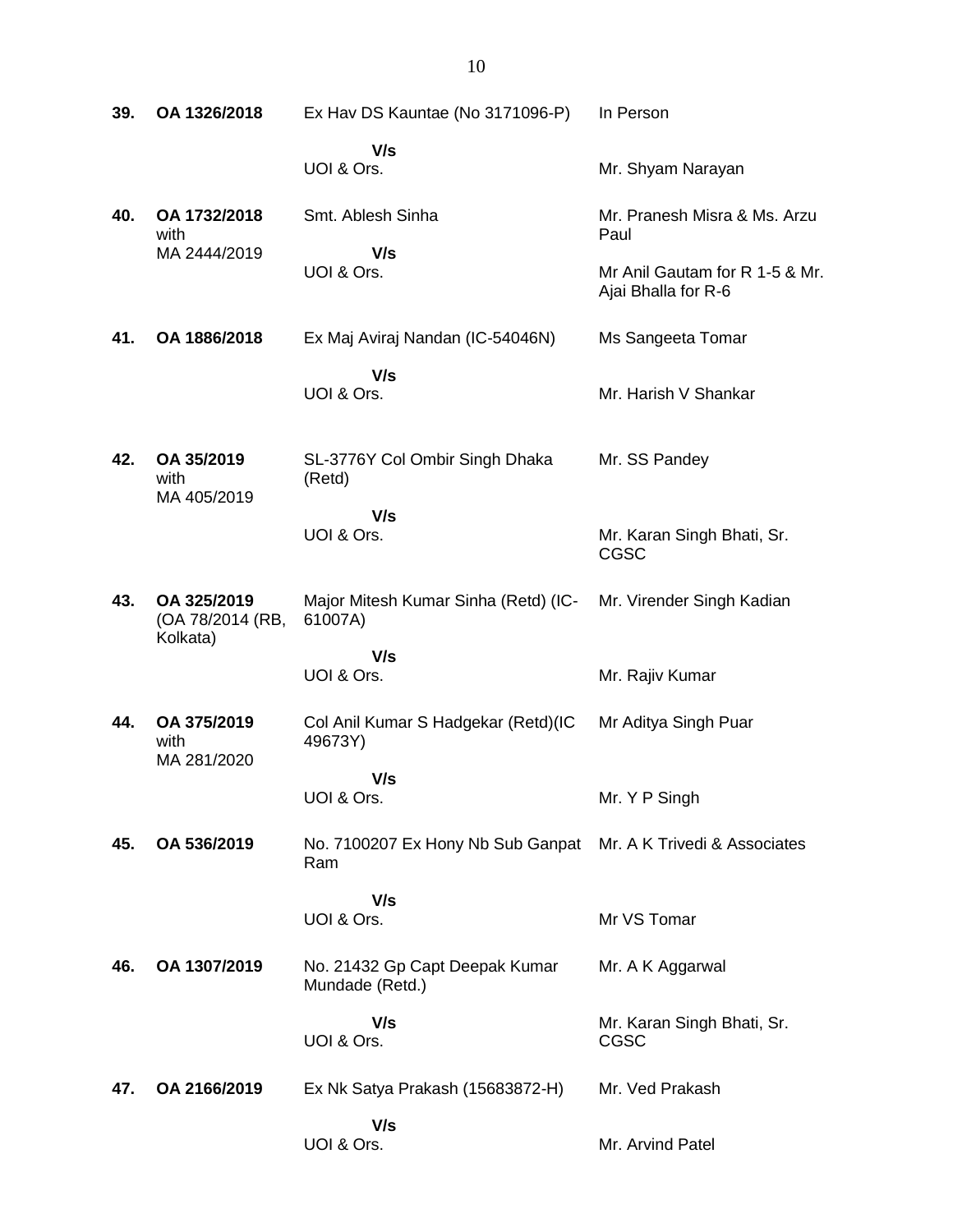| 48. | OA 2210/2019                         | Smt Madhu Singh W/O Late L/Nk<br>Dharmendra Singh (No 15784318) | Mr. Pushpendra Kumar Dhaka |
|-----|--------------------------------------|-----------------------------------------------------------------|----------------------------|
|     |                                      | V/s<br>UOI & Ors.                                               | Mr JS Rawat                |
| 49. | OA 2271/2019<br>with<br>MA 3177/2019 | Ex Hony Nb Sub Kharag Bahadur<br>Singh (No 1458536L)            | Mr Praveen Kumar           |
|     |                                      | V/s<br>UOI & Ors.                                               | Mr. Y P Singh              |
| 50. | OA 2276/2019<br>with<br>MA 3182/2019 | Ex Hony Nb Sub Rameshwar Singh<br>(No 1401190 N)                | Mr Praveen Kumar           |
|     |                                      | V/s<br>UOI & Ors.                                               | Mr. V S Tomar              |

### **THIS BENCH WILL NOT ASSEMBLE TODAY**

### **CORAM:**

### **HON'BLE MS. JUSTICE SUNITA GUPTA HON'BLE LT. GEN. PHILIP CAMPOSE**

|            | S. No. Case No.          | <b>Parties Name</b>          | <b>Advocate for Petitioner /</b><br><b>Respondents</b> |
|------------|--------------------------|------------------------------|--------------------------------------------------------|
| <u>RAs</u> |                          |                              |                                                        |
| 1.         | <b>RA 9/2019</b><br>with | UOI & Ors.                   | Dr. Vijendra Singh Mahndiyan                           |
|            | MA 1142/2019             | V/s                          |                                                        |
|            | in<br>OA 26/2016         | Col Vipul Verma (Retd.)      | Mr. Rajesh Nandal                                      |
| 2.         | RA 25/2019<br>with       | IC-48723M Brig G S Ahluwalia | Mr. S S Pandey & Associates                            |
|            | MA 1716/2019             | V/s                          |                                                        |
|            | in.<br>OA 440/2015       | UOI & Ors.                   | Mr. Karan Singh Bhati, Sr.<br>CGSC                     |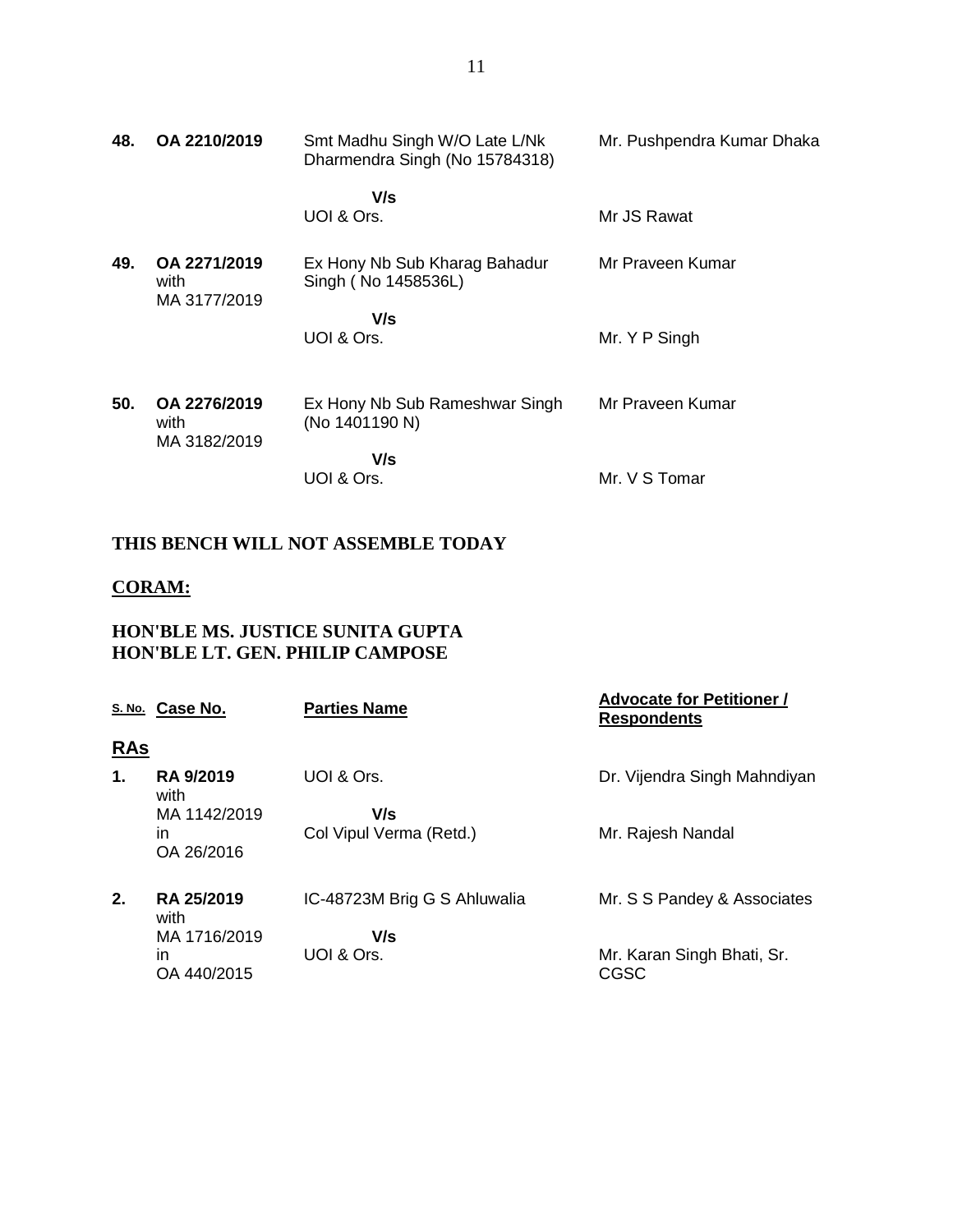# **ARMED FORCES TRIBUNAL, PRINCIPAL BENCH, NEW DELHI LIST OF BUSINESS**

**Date: 08-09-2020**

**Timing: 11:00 AM**

## **PRINCIPAL REGISTRAR COURT**

|                                 | S. No. Case No.                                                                     | <b>Parties Name</b>                                           | <b>Advocate for Petitioner /</b><br><b>Respondents</b> |  |  |  |
|---------------------------------|-------------------------------------------------------------------------------------|---------------------------------------------------------------|--------------------------------------------------------|--|--|--|
| <b>For Appearance/Direction</b> |                                                                                     |                                                               |                                                        |  |  |  |
| 1.                              | OA 952/2019<br>with                                                                 | Ex Cpl Dilip Kumar Roy (773985-T)                             | Mr. Omprakash Kr. Srivastava &<br>Vinay Makhija        |  |  |  |
|                                 | MA 1608/2019                                                                        | V/s<br>UOI & Ors.                                             | Mr. Rajeev Kumar                                       |  |  |  |
| 2.                              | OA 1050/2019<br>with<br>MA 1346/2020                                                | EX HFO Krishan Chandra Gautam (No Mr Baljeet Singh<br>649519) |                                                        |  |  |  |
|                                 |                                                                                     | V/s<br>UOI & Ors.                                             | Mr. Karan Singh Bhati, Sr.<br>CGSC                     |  |  |  |
| 3.                              | OA 1440/2019<br>with                                                                | EX ME II Uttam Singh (No 134294R)                             | Mr. Ajit Kakkar                                        |  |  |  |
|                                 | MA 2336/2019                                                                        | V/s<br>UOI & Ors.                                             | Mr. J S Rawat                                          |  |  |  |
| 4.                              | OA 1442/2019<br>with<br>MA 2344/2019                                                | Smt Sharmila Devi Wd/O No 710598F<br>Late WO Rajkumar Nara    | Mr. VS Kadian                                          |  |  |  |
|                                 |                                                                                     | V/s<br>UOI & Ors.                                             | Dr. Vijendra Singh Mahndiyan                           |  |  |  |
| 5.                              | OA 1444/2019<br>with<br>MA 2347/2019 &<br>1250/2020<br>(OA 92/2017 (RB,<br>Kolkata) | Ex AC (U/T) Sandeep Kumar Pandey<br>(No 9422586)              | Mr. Manoj Kumar Gupta                                  |  |  |  |
|                                 |                                                                                     | V/s<br>UOI & Ors.                                             | Mr. J S Rawat                                          |  |  |  |
| 6.                              | OA 1445/2019<br>with<br>MA 2348/2019                                                | No. 699386-R Sgt Amar Kishore<br>(Retd.)                      | Mr. A K Chaudhary & Manoj Kr<br>Gupta                  |  |  |  |
|                                 |                                                                                     | V/s<br>UOI & Ors.                                             | Mr. Arvind Patel                                       |  |  |  |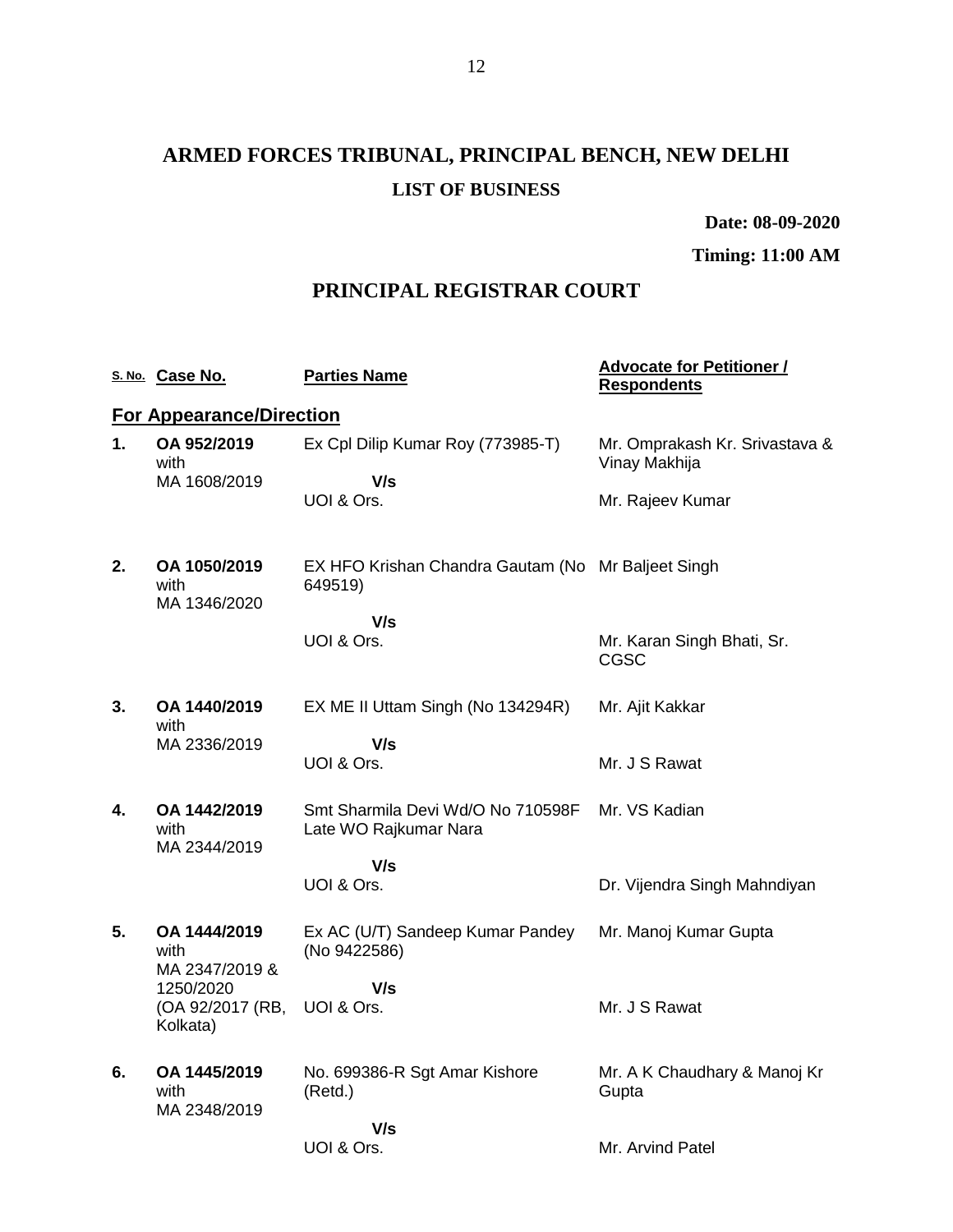| 7.  | OA 1446/2019<br>with<br>MA 2349/2019               | No. 15481424-N Ex LD Nar Narayan<br>Singh                              | Mr. Ved Prakash                           |
|-----|----------------------------------------------------|------------------------------------------------------------------------|-------------------------------------------|
|     |                                                    | V/s<br>UOI & Ors.                                                      | Ms. Jyotsna Kaushik                       |
| 8.  | OA 1658/2019                                       | Ex JWO Rishi Raj Shastri (691516-L)                                    | Mr. B P Vaishav & Associates              |
|     |                                                    | V/s<br>UOI & Ors.                                                      | Mr. Arvind Patel                          |
| 9.  | OA 1659/2019                                       | Wg Cdr R Rajesh (Retd) (No 23570)                                      | Mr. Baljeet Singh                         |
|     |                                                    | V/s<br>UOI & Ors.                                                      | Mr. Karan Singh Bhati, Sr.<br><b>CGSC</b> |
| 10. | OA 1768/2019<br>with<br>MA 2670/2019               | Sub (Hony Lt) Vijay Ranjan Sinha<br>(Retd) (JC 761107 X)               | Mr SS Pandey                              |
|     |                                                    | V/s<br>UOI & Ors.                                                      | Mr. Neeraj, Sr. CGSC                      |
| 11. | OA 1769/2019<br>with<br>MA 2671/2019               | Ex Sub (Hony Lt) Vishwanath Thakur<br>(JC 749200 M)                    | Mr Manoj Kr Gupta                         |
|     |                                                    | V/s<br>UOI & Ors.                                                      | Mr. Shyam Narayan                         |
| 12. | OA 1827/2019                                       | Ex JWO Ramesh Kumar (742808-A)                                         | Mr. Ajit Kakkar & Associates              |
|     |                                                    | V/s<br>UOI & Ors.                                                      | Mr. K K Tyagi                             |
| 13. | OA 1992/2019                                       | Hony Sub Maj Prem Singh (Retd) (JC- Mr. Ajit Kakkar<br>375010K) & Ors. |                                           |
|     |                                                    | V/s<br>UOI & Ors.                                                      | Mr. J S Rawat                             |
| 14. | OA 2005/2019<br>with<br>MA 2930/2019 &<br>914/2020 | Ex JWO Nirmal Kumar (702228-S)                                         | Mr. Praveen Kumar                         |
|     |                                                    | V/s<br>UOI & Ors.                                                      | Dr. Vijendra Singh Mahndiyan              |
| 15. | OA 2006/2019                                       | No. 679308 Ex Sgt Kandasamy<br>Muthuselvan<br>V/s                      | Mr. Ramautar Sharma                       |
|     |                                                    | UOI & Ors.                                                             | Mr. Anil Gautam                           |
| 16. | OA 2007/2019<br>with                               | IC-55886H Lt Col Naresh Kaushik                                        | Mr. S S Pandey & Associates               |
|     | MA 2931/2019                                       | V/s<br>UOI & Ors.                                                      | Dr. Vijendra Singh Mahndiyan              |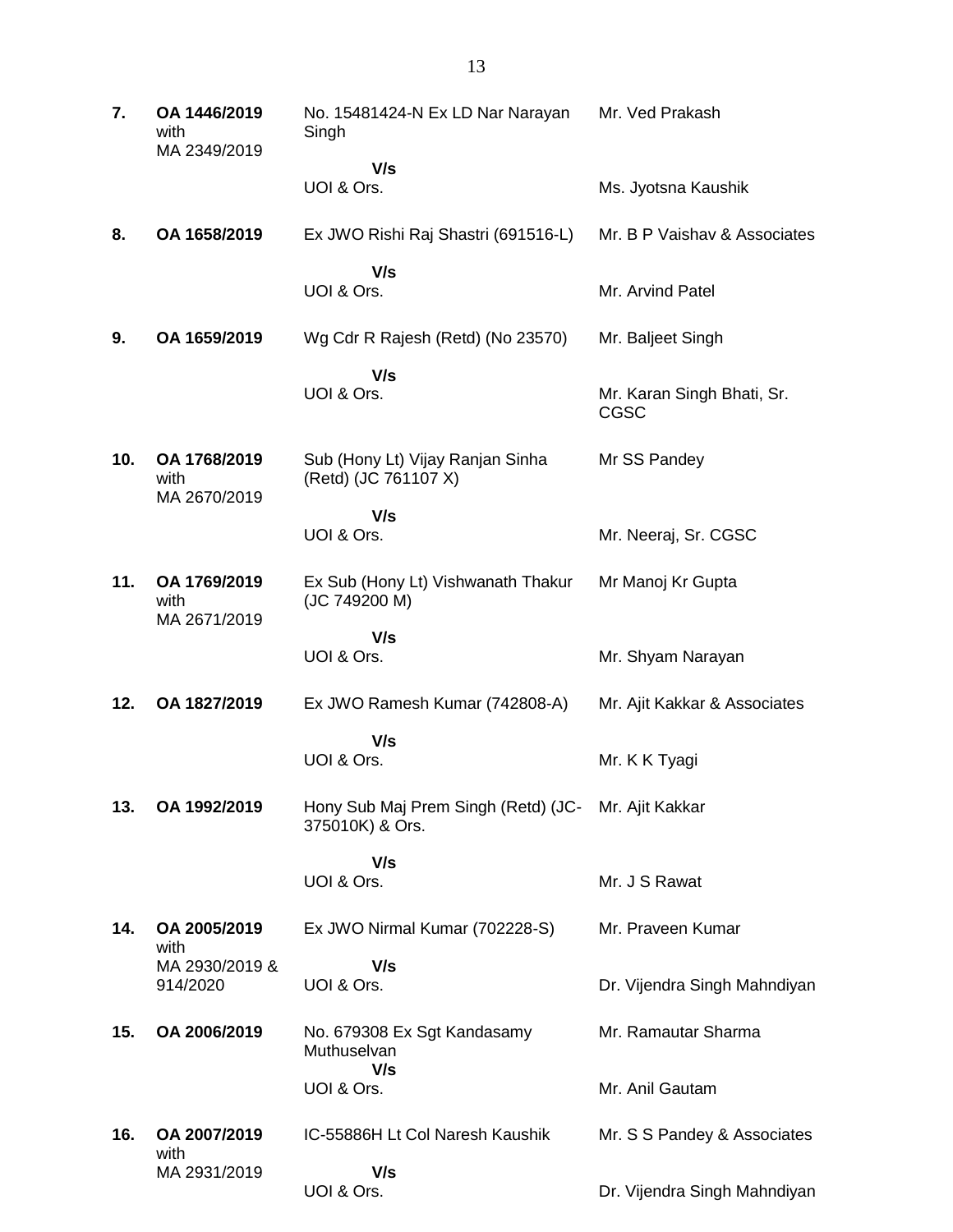| 17. | OA 2016/2019<br>with<br>MA 1347/2020              | IC-38200A Col (TS) Ashok Kumar<br>Malik (Retd.)                                                  | Mr. Virender Singh Kadian              |
|-----|---------------------------------------------------|--------------------------------------------------------------------------------------------------|----------------------------------------|
|     |                                                   | V/s<br>UOI & Ors.                                                                                | Mr. J S Rawat                          |
| 18. | OA 2018/2019                                      | Ex Nk Rajmal (1051788-F)                                                                         | Mr. Rohti Pratap & Associates          |
|     |                                                   | V/s<br>UOI & Ors.                                                                                | Mr. Neeraj, Sr. CGSC                   |
| 19. | OA 2019/2019                                      | No 13941809Y Ex Hav (Hony Nb Sub)<br>Kana Ram Swami                                              | Mr. VS Kadian                          |
|     |                                                   | V/s<br>UOI & Ors.                                                                                | Mr. Satya Ranjan Swain                 |
| 20. | OA 275/2020<br>with                               | Ex WO Anand Kumar (No 8376393 L)                                                                 | Mr SS Pandey & Associates              |
|     | MA 346/2020                                       | V/s<br>UOI & Ors.                                                                                | Mr. Prabodh Kumar                      |
| 21. | OA 276/2020<br>with<br>MA 347/2020 &<br>1035/2020 | Ex Hav (PA) Pratham Singh (No<br>151609374W)                                                     | Mr Ved Prakash                         |
|     |                                                   | V/s<br>UOI & Ors.                                                                                | Mr. V S Tomar                          |
| 22. | OA 277/2020                                       | No 4194781H Ex Hav (PA) Vijay<br>Pandey                                                          | Mr. Indra Sen Singh/Abhishek<br>Singh  |
|     |                                                   | V/s<br>UOI & Ors.                                                                                | Mr. Anil Gautam                        |
| 23. | OA 279/2020                                       | Nb Sub/AEC Narendra Kumar (Retd)<br>(JC 805630 L)                                                | Mr Indra Sen Singh & Abhishek<br>Singh |
|     |                                                   | V/s<br>UOI & Ors.                                                                                | Mr. V S Tomar                          |
| 24. | OA 280/2020<br>with<br>MA 362/2020                | Smt Dharmista Ben Widow of Late Sep<br>(ACP 1) Patel Bhavesh Kumar Keshav<br>Lal (No 14819628 P) | Mr US Maurya                           |
|     |                                                   | V/s<br>UOI & Ors.                                                                                | Mr. Satya Ranjan Swain                 |
| 25. | OA 281/2020                                       | No. 7088823-F Ex Hav Satya Vir Singh Mr. S M Dalal                                               |                                        |
|     |                                                   | V/s<br>UOI & Ors.                                                                                | Mr. Anil Gautam                        |